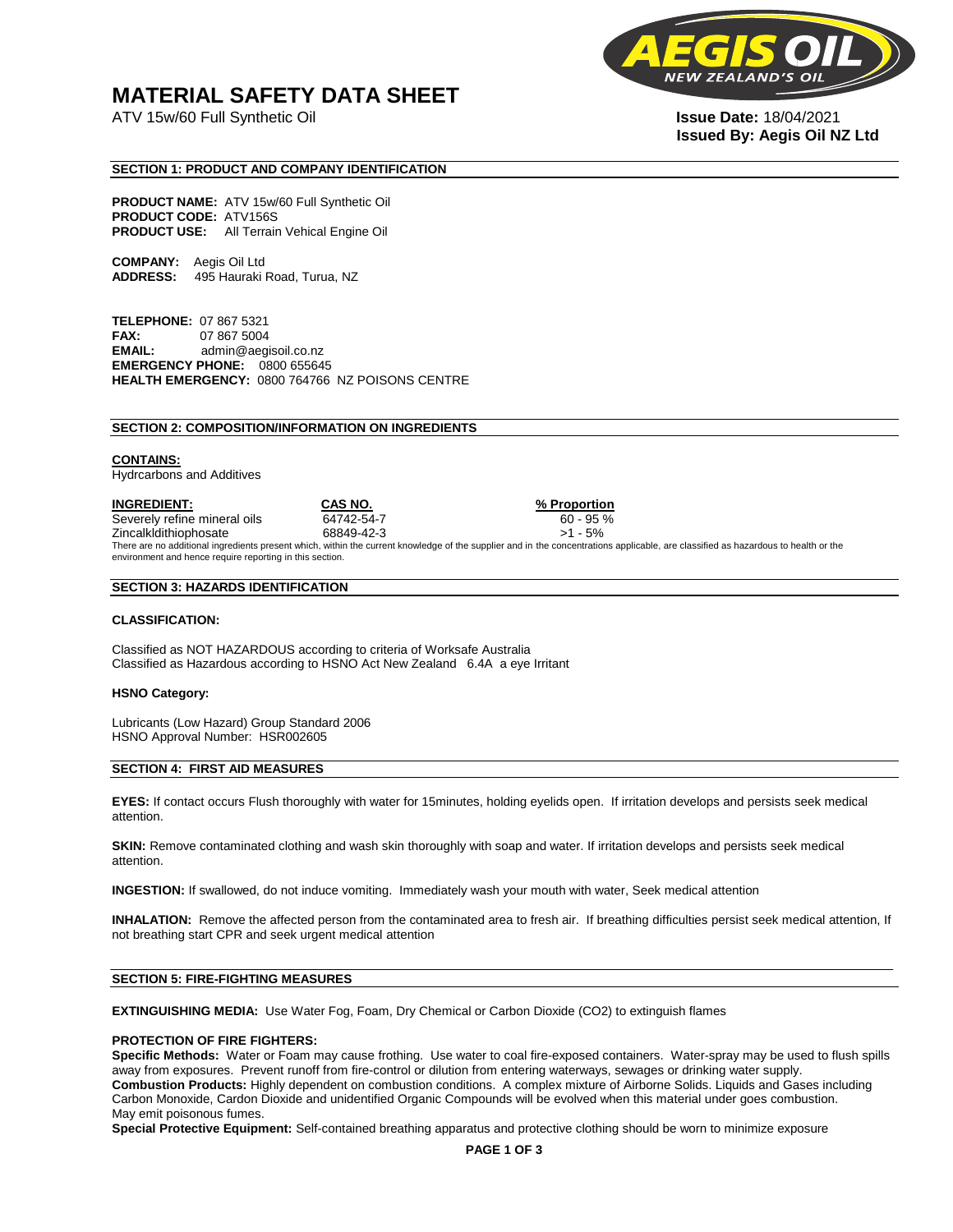## **MATERIAL SAFETY DATA SHEET**



**Issued By: Aegis Oil NZ Ltd** 

#### **SECTION 6: ACCIDENTAL RELEASE MEASURES**

**SPILL MANAGEMENT:** Eliminate all sources of ignition in the vicinity of the spilled material. Stop the leak if safe to do so. Contain and absorb with suitable absorbent material. Collect material and place into a suitably sealed and labeled container – Dispose of in the manner consistent with applicable regulations. Observe precautions in Exposure Controls/Personal Protection. Avoid breathing vapours and contact to the skin and eyes

**NOTIFICATION PROCEDURES:** Report spills as required to appropriate authorities Local Environment, Health Officer, Area Water Authority and or Fire Brigade/Police

#### **SECTION 7: HANDLING AND STORAGE**

**PRECAUTIONARY MEASURE:** Keep out of the reach of children

**GENERAL HANDLING:** Avoid contamination of the soil or releasing this material into sewage and drainage systems and bodies of water **STOREAGE:** Do not store in open or unlabeled containers. Store in a well ventilated place away from ignition sources, Strong Oxidizing Agents, Food Stuffs and Clothing. Keep closed when not in use or empty

**OTHER PRECAUTIONS:** Misuse of empty containers can be hazardous. Do not cut, weld, heat or drill. Do not pressurize or expose to open flame or heat. Keep closed when not in use or empty. Dispose of in the correct manner

#### **SECTION 8: EXPOSURE CONTROLS/PERSONAL PROTECTION**

#### **ENGINEERING CONTROLS:** Use in a well ventilated area

**VENTILATION:** Natural ventilation should be sufficient**,** however where vapours or mists are generated the use of a local exhaust system is recommended.

**RESPIRATORY PROTECTION:** No respiratory protection is normally required. Where ventilation is inadequate and vapours and/or mists are generated the use of an approved respirator with organic vapour/particulate filter complying AS/NZ1715 and AS/NZS 1716 is recommended. **EYE PROTECTION:** Avoid contact with eyes. Normal industrial eye protection practices should be employed

**SKIN PROTECTION:** No special protective clothing is required. Wear Gloves of impervious material if handling material for prolonged periods and chemical resistant Apron where clothing is likely to be contaminated is recommended.

**WORK HYGIENIC PRACTICES:** Good Personal hygiene practices should be followed

#### **EXPOSURE GUIDELINES:**

| <b>Component</b> | <b>Country.Agency</b> | <b>TWA</b>          | <b>STEL</b>    | Ceilina | <b>Notation</b>          |
|------------------|-----------------------|---------------------|----------------|---------|--------------------------|
|                  |                       |                     |                |         |                          |
| Oil Mist         | New Zealand           | 5 <sub>mq</sub> /m3 | $10$ mg/m $3-$ |         | $\overline{\phantom{a}}$ |

Consult local authorities for the appropriate values

#### **SECTION 9: PHYSICAL AND CHEMICAL PROPERTIES**

**Attention: The data below are typical values and do not constitute a specification** 

**COLOUR:** Amber **ODOUR:** Mild Mineral Oil Odour **ODOUR THRESHOLD:** Not Establish **PHYSICAL STATE:** Liquid **BOILING POINT:** >220 ºC **SOLUBILITY:** Insoluble **SPECIFIC GRAVITY:** Typically 0.865g/mL **VAPOUR PRESSURE:** Expected to be <0.0005 kPa @ 20 ºC **VAPOUR DENSITY:** >2.0 **KINEMATIC VISCOSITY:** Typically 15 cSt @ 100 ºC **FREEZING POINT: Not Establish FLASH POINT:** > 200 ºC **FLAMMABILITY:** Not Establish